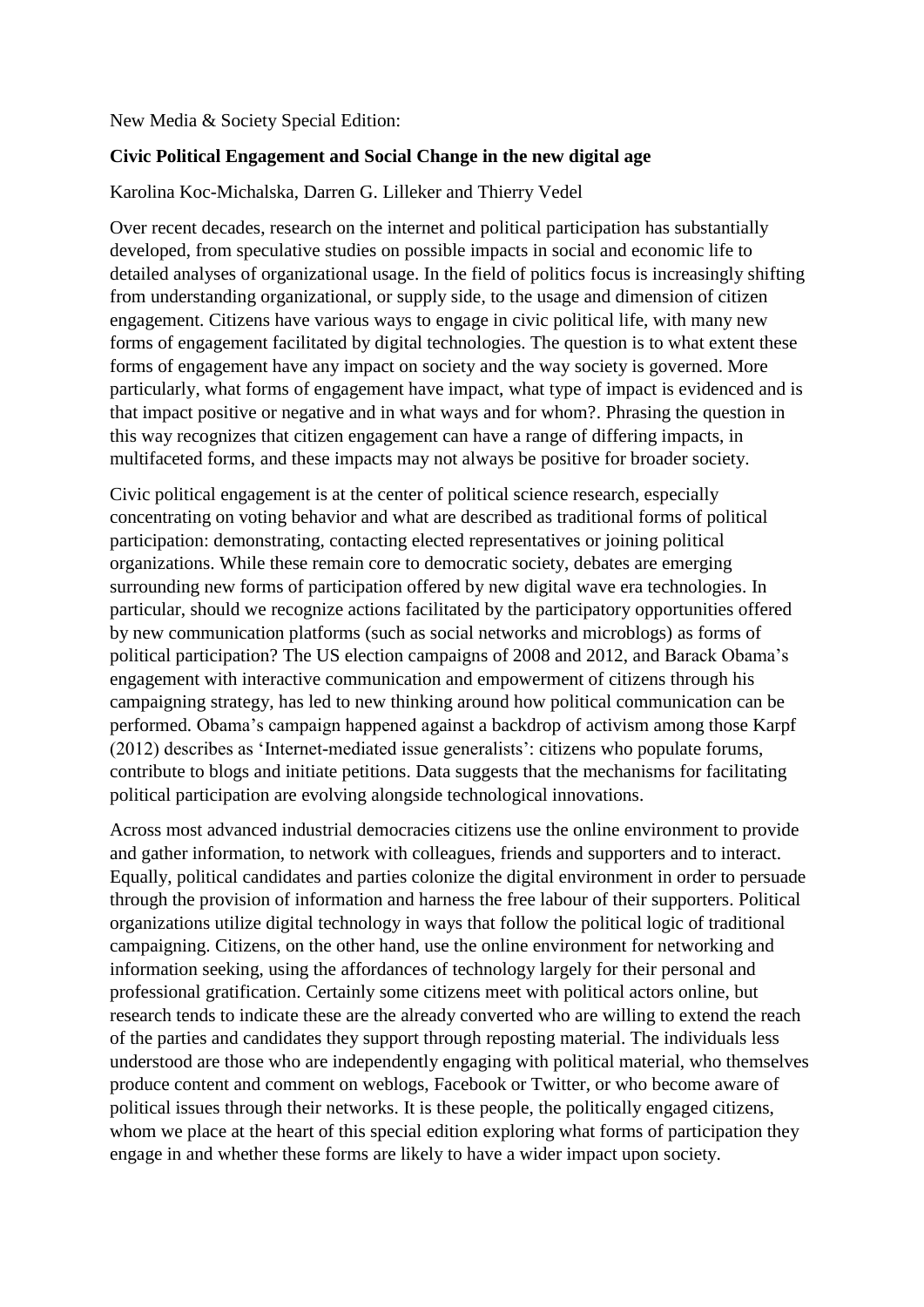## **Civic engagement and democratic politics**

Democratic participation, though a highly contested concept, may be understood as the extended involvement of individuals in a collective political decision-free and/or decisionmaking process. It has been argued that with power in the hands of the modern state or global corporations and institutions, rather than the citizen, and the lack of knowledge and interest in politics among the citizenry limits participation to voting in processes for electing political elites only. The potential that the Internet may offer for increasing participation has been a subject of some debate for almost two decades. However most early empirical data offered few optimistic indications, as in the late 1990s the Internet seemed to have no effect on increasing political participation. The reason, referred to as 'a digital divide' (Norris 2001), identifies the gap between those politically active (male, educated, mid-aged, wealthier) and non-active which shaped both Internet access and participation (Hindman 2009). Later studies on political engagement and the possible influence of the Internet have revisited the topic, stressing the emergence of new forms of online political participation (Xenos and Moy 2007; Boulianne 2009). More recently, the emergence of new Web 2.0 communication technologies have further challenged the view that a participatory or semi-deliberative democracy remains a much an utopian ideal now as when proposed by Sartori (1976). The Internet is now suggested to have the potential and means to change the existing status-quo building upon work stressing the importance of networked politics (Bang 2003). The work on democratic participation must constantly be revisited in order to keep pace with technological developments, new forms of social communication and how these are also shaping political engagement. Does the co-creation of political content, adaptation and sharing information and facilitating open political discussions in the "digital agora" (Kirk and Schill 2011), suggest a more deliberative democracy is emerging?

## **Re-imagining civic engagement in the digital age**

Political participation has traditionally been viewed within fairly narrow terms. To be active in politics a citizen must participate in voting, campaigning, contacting representatives and officials and pressure group membership and activism (Verba & Nie, 1972: Verba et al, 1995). These actions can take place within a number of environments, on the street or on Facebook, but must the explicit purpose of influencing the selection or actions of decision makers. Whether a citizen takes part in a political march on a government building, signs an online petition or contacts their representative on Facebook, the objective must be to have impact on governance.

Thee affordances of digital technologies facilitate a range of other actions, however, which can involve the promotion, investigation, discussion and curation of political material. In the case of these activities, the intended or actual impact is unclear. Studies find a range of 'nontraditional forms of participation' are facilitated by digital technology and take place within online environments (McLeod et al, 1999; Scheufele & Nisbet, 2002). Early studies focused on the challenge weblogs and independent websites posed to traditional media and official sites of government or political organizations which inform and persuade citizens. The majority of the activities enabled by the first wave of digital technology, the Web 1.0 era, largely can fit within the traditional paradigm of political participation. However, the forms of political engagement facilitated by the second digital wave, the so-called Web 2.0 era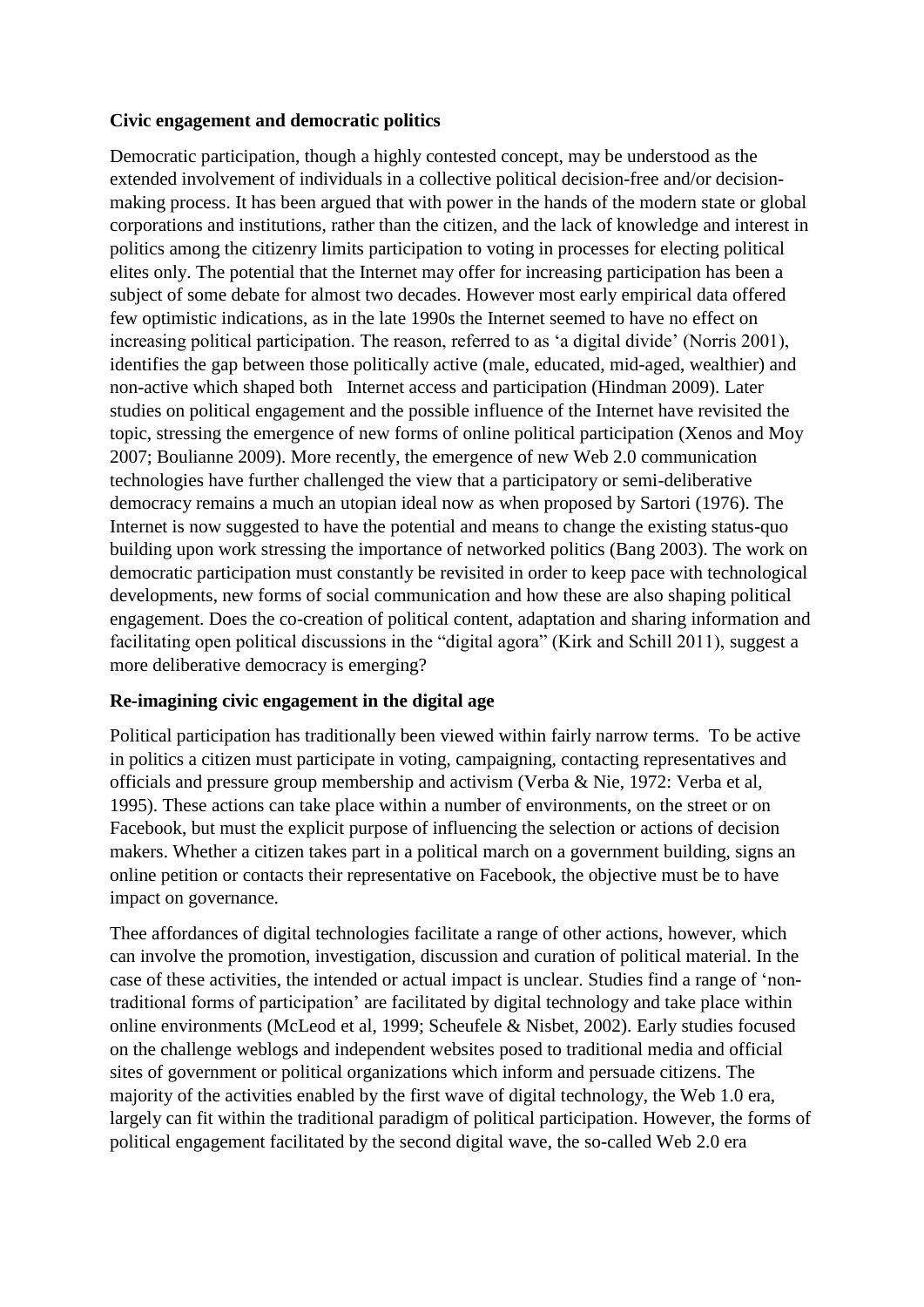technologies, associated with social media platforms, have proven less easy to identify and classify.

Web 2.0's defining characteristic is the upending of the producer-audience model of mass communication meaning that citizens are no simply able to connect with politicians as well as other citizens interested in political issues (Coleman and Spiller 2003; Jackson and Lilleker 2009) but also produce content which contests the communication hegemony dominated by limited numbers of political and media players (Bolton, 2006). The concept of Web 2.0, it is argued, has facilitated the creation of a Fifth Estate constituted of "the connected people" (Crouzet 2007). The notion that anyone with a connection to the Internet can 'do' politics in some form, some scholars propose, makes for a more vibrant, chaotic and non-hierarchical political communication environment (Chadwick, 2009).

The concept of online engagement facilitated by the Internet divides academia. Some studies confirm that online tools enhance learning (Cho et al. 2003), build communities (Koc-Michalska and Lilleker 2013) or groups of online advocates (Koch et al. 2011), and encourage different forms of engagement (Shah et al. 2007; Gil de Zuniga et al. 2009). An interactive online community built around a shared interest is claimed to have clear potential to enhance democratization processes (Castells 2009) and may have a significant impact on the selfefficacy of citizens (Gil de Zuniga et al. 2009). Regardless of the fact only a minority may participate, and even less have the potential to be heard and so have influence (Hindman 2009), if citizens can witness social and political impacts from their actions within online networks they will increase their activism (Sotirovic and McLeod 2001; Gil de Zuniga et al 2009, 2010). If citizens feel empowered through the affordances of digital technologies they are more likely to remain activate and participate in activism within more diverse groups constituted of the connected (Margolis and Moreno-Riano 2009). There is, despite the evidence that actual impact is limited, significant potential for digital technologies to have a positive impact upon democratic participation, through enhancing political knowledge and facilitating political discussion and activism (Chadwick 2006; Ward and Vedel 2006).

Researchers have also argued that the Internet can also draw new participants to political engagement by lowering the barriers to participation and facilitating communication among citizens but also between citizens and elected officials. They argue that many Internet users when engaged by material they read online proceed generally to seek more information, so become more knowledgeable, more interested in politics and ultimately more engaged (Jennings and Zeitner 2003; Wang 2007; Xenos and Moy 2007). The greater levels of engagement lead those citizens to enjoy greater knowledge about current affairs and participate more intensively offline (Koc-Michalska, Vedel & Chiche 2015), also these citizens have greater certainty of their electoral choices (Vedel and Koc-Michalska 2007).

The largely positive view offered by mobilization theory, as outlined above, is contrasted by adherents to reinforcement theory. The reinforcement theory suggests the affordances of digital technology can only strengthen citizens' existing patterns of engagement, so only facilitating the engagement of citizens who are already politically active. Online political activity requires willingness to engage with political information, the fact that evidence shows the majority of Internet browsers seek only entertainment means they will be no more likely to engage in online political participation as they would offline (Margolis and Resnick 2000). Whether accidental exposure to political information serves as a mobilization factor is hotly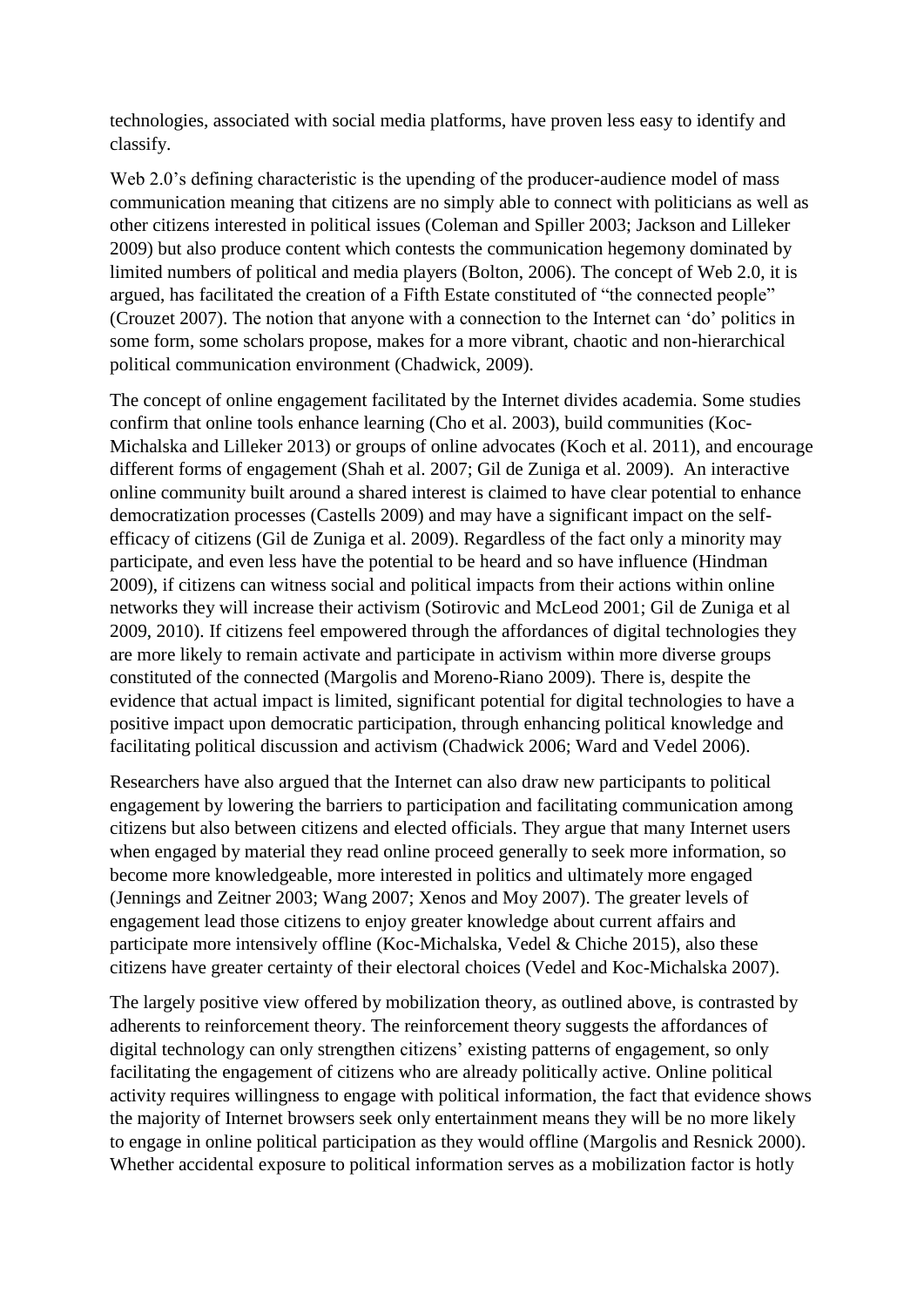debated (Gil de Zuniga, 2010), in particular whether viewing then expressing approval for political content may act as a pathway to further participation. Critics argue many new forms of political participation are low effort and so evidence low involvement and engagement (Morozov, 2011). The cyber skeptic position suggests there is little or no relation between Internet use and political participation, political knowledge or efficacy (Zhang and Chia 2006; Koch 2005).

The complex theoretical debates particularly concern developments within the second digital wave. The rise of purely online and social media support increased chances for accidental exposure and myriad forms of engagement; yet there is little empirical evidence to support any particular perspective, positive or negative. Some researchers argue media has a positive informative and mobilizing role (Norris, 2000), others extend the findings that media contribute only to political cynicism, inefficacy or disengagement (Putnam, 2000) to suggest social media may have a similar effect on political engagement (Morozov, 2011). Capturing some of the insights from studies of the 2012 elections, we can suggest that there are some indications that usage of social media has enhanced political participation for those who previously would not have engaged (Chadwick, 2012, Koc-Michalska et al. 2014). The Obama campaigns of 2008 and 2012 showed how minority groups and young people became participants in the campaign (Barr, 2009). Data from analyses of the French 2012 elections observed social media activity does not follow the traditional gender and generational gap identified for political engagement (Lilleker and Koc-Michalska 2013). The data from these studies reinforce the perspective that online participation has a cumulatively reinforcing effect: performing any one action leads to performing further, more complex, actions. The question, however, is whether we are seeing a cumulative process of empowerment and activism due to the impact of myriad form of political engagement and participation facilitated by the second wave of digital technological innovation; it is this question to which the research in this volume seeks to respond.

#### **A new research agenda**

Research shows that digital technologies facilitate three broad forms of behavior: seeking information, discussing politics and participation in campaigns. In particular we find that all three forms of behavior are positively correlated and that participating in any one of these actions may reinforce participating in the others (Kirk and Schill, 2011). The challenge researchers face, however, is what constitutes these activities. Does accidental exposure result from passive browsing through a Facebook news feed, and so is this a form of information seeking, for example? Similarly, is any contribution of text that is in some way political a contribution to a big conversation as perhaps Shirky (2008) would suggest? We might also question whether the clicktivist activities, clicking the like, share or retweet buttons for example, as well as the simple click to sign an online petition or send a stock email to an elected representative, should be treated as participation in a campaign. Clearly all these activities conform to the general notion of political participation, they fit with the traditional paradigm and might have influence over decision makers if acting in tandem with a critical mass of activists. But critics who suggest these are clicktivist forms argue these are also fairly basic or weak forms of participation. The debate on whether such actions are meaningful or not are likely to continue over many years, and these debates are likely to occupy many volumes of research.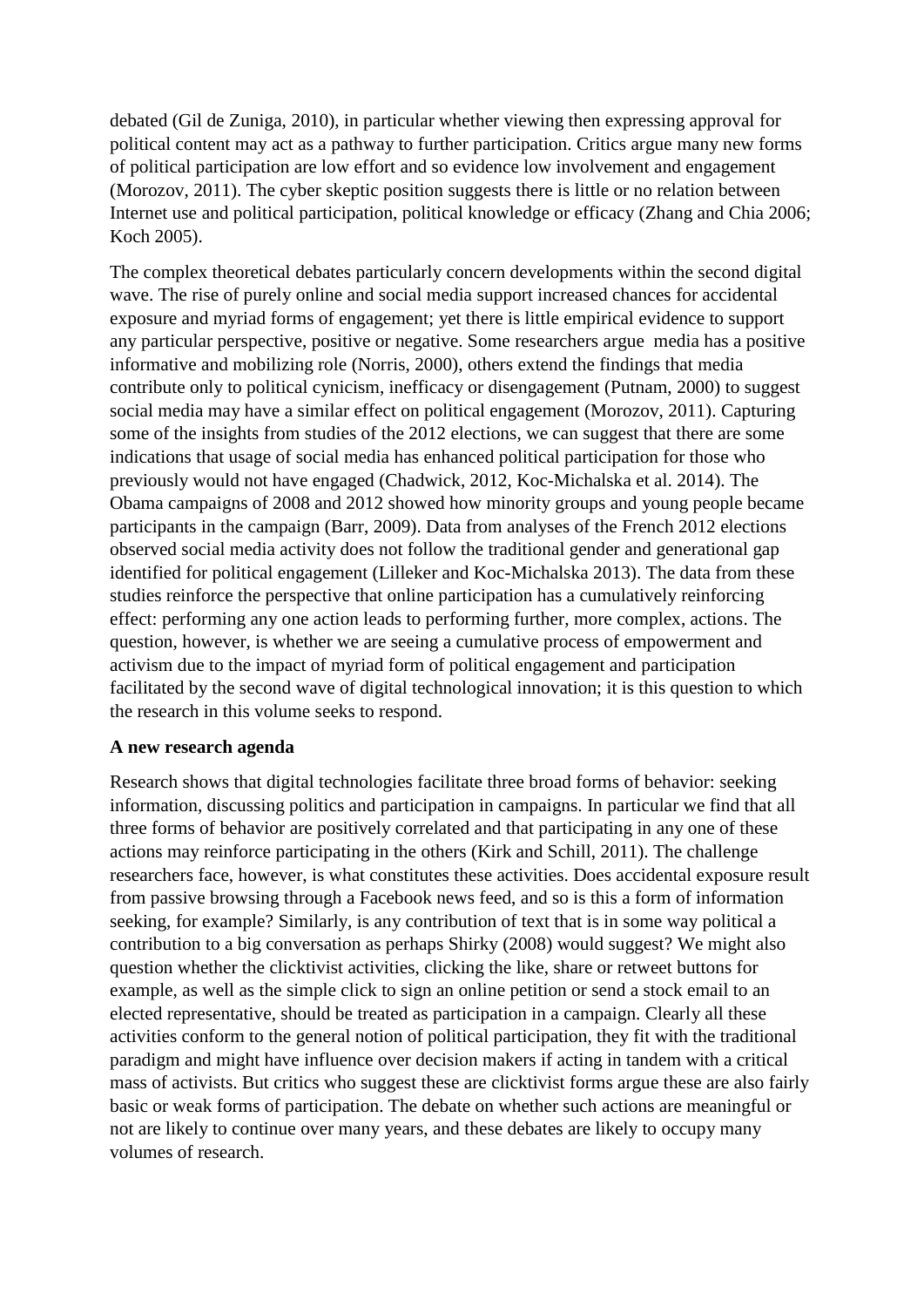Setting the fundamental question of what is participation aside, there is much at this stage to do in terms of understanding what political actions citizens participate in within social media sites and platforms. Due to the speed of innovation, of the uptake in use and the relative youth of Web 2.0, there remains a lack of research on the role and effects of new tools offered by Web 2.0. There are a range of complex and multifaceted affordances offered by a range of platforms that constitute the modern digital environment. These include the range of social networking sites which facilitate peer-to-peer interactivity as well as having become a site for political and corporate advertising; to what extent are the sites politicizing and host political discussion and connect citizens who are interested in political issues or have partisan affiliations. Other spaces, such as forums, become populated by citizens with shared interests, a shared agenda and who seek to have impact through collaboration and connectivity.

Recent years have also seen the popularization of purely online media, these platforms challenge traditional media outlets in breaking news and debating current affairs while also offering a platform to alternative voices, citizens can make and debate news and so have the potential to shape the media agenda; to what extent is this potential realized. Similarly, any citizen or organization can create themselves a space online where content can created and within which communities can form. The popularization of weblogs, for example, has led to the rise of an online commentariat who use a range of participatory spaces to have their say, gain feedback and, again potentially, to impact on other citizens' attitudes as well as on media and political elites. Such spaces can replace traditional, mainstream media outlets as sources of political information. The online commentariat can create a range of forms of 'viewercreated' content, not just text in comments, conversations or weblog posts but also more sophisticated content utilizing filesharing sites for videos, YouTube, or picture uploaded to Flickr, Instagram and curated on Pinterest. All of these platforms, and the many more which will be created as part of this digital content creation revolution, can be used for recording mundane activities such as the breakfast menu, for the gratification of the self and others when taking and editing pictures of cats, or for more serious political purposes.

#### **Engagement and impact: the new participatory environment**

The purpose of this special issue is to collect scholarly work exploring what activities are undertaken, where and with what potential impact.

The edition will begin a meta-analysis which sets out the current literature in the field. Skoric, Zhu, Goh and Pang's study examines the first phase of the development of the social media, from its wide spread beginning in 2007 to 2013 when the establishing and banalization phase began (including the elections cycle of 2012). The paper collects data from 22 articles and conducts Pearson correlation analysis to determine a 'pure' effect of social media on participatory activities without the impact of other controlling variables. The analysis shows a dominant positive relationship between the social media variables and political or civic participation, however despite differing strengths of correlation any negative correlations were not found statistically significant. The data analysis leads to the claim that social media is a non-disengaging medium but also not a revolutionary one, with rather medium not strong effects.

The next two papers offer reasonably broad analyses of general trends in online activities: the propensity of social media users to gaining political knowledge or awareness through accidental exposure (Boulianne) and the impact of accidental exposure on political and/or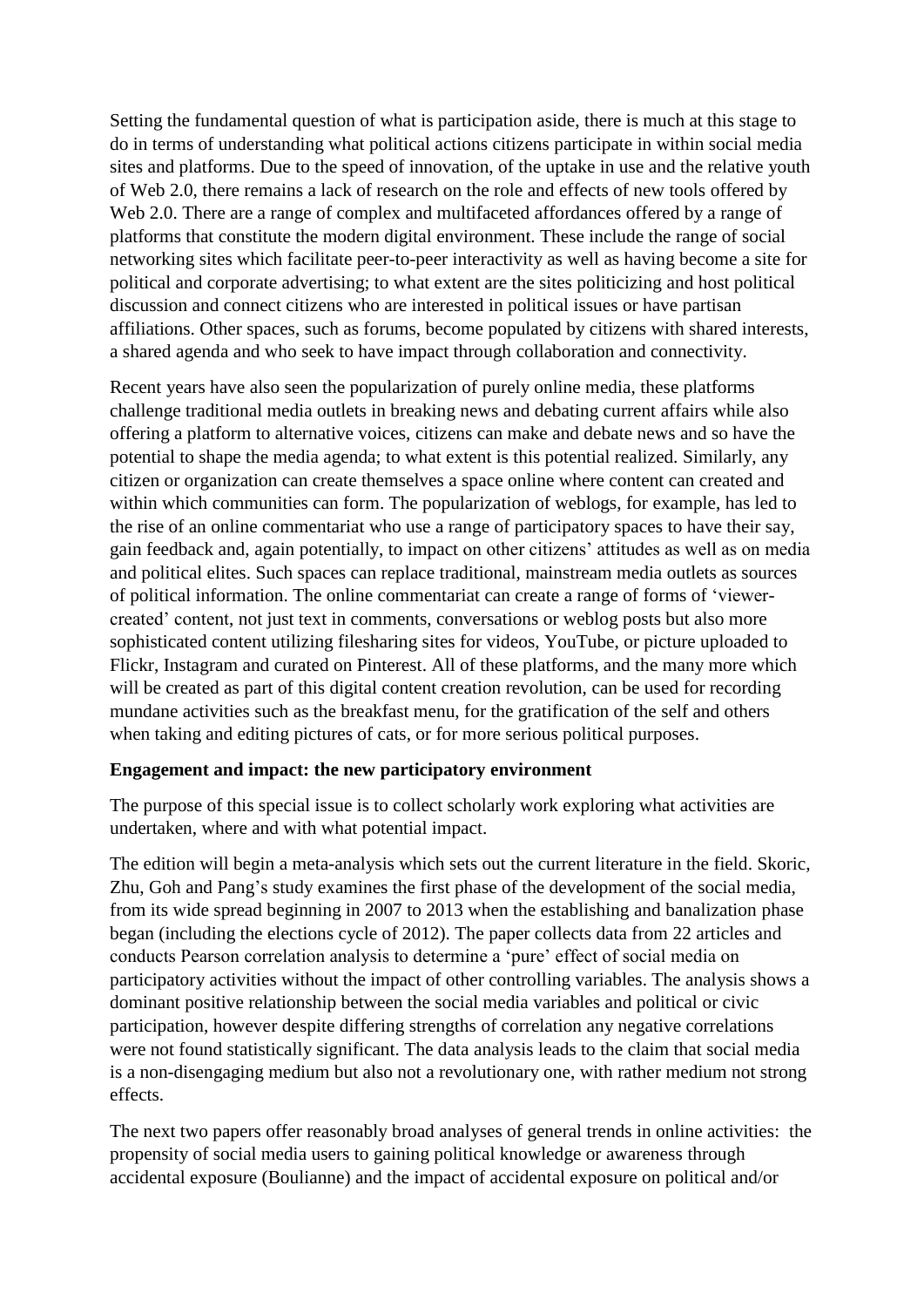civic engagement (Valeriani & Vaccari). The papers use different methodological approaches, Valeriani & Vaccari uses comparative cross-sectional sample of Italian, German and British web users; in contrast Boulianne uses a panel study of young respondents in Canada. The papers lead to similar conclusions, overall the data shows there is potential for social media activity, even when activities are not specifically or explicitly political, to have a beneficial influence on political participation, although the studies find that this effect may be mediated by different variables. In fact, Boulianne suggests that there is no statistically significant, direct impact from accessing information online or via social media on political engagement; however this effect is mediated by political awareness. Interestingly for this young sample of the population, the effects appear to differ according to participatory actions taken. There is a strong impact on voting and boycotting but no impact on signing petitions. Boulianne claims that the direct impact of social media on political engagement is rather weak but that it is strongly mediated by the information gained via social media. Similarly Valeriani & Vaccari find a strong effect from accidental news exposure on social media, especially for those less interested in politics. The model is consistent across the three different political cultures they study: Germany, the UK and Italy. The paper discusses the potential role of online information accessibility on reducing the gap between those highly engaged citizens who are interested in politics and those not interested and rarely engaged. The findings confirm a strong effect from accidental exposure (reaching one-fourth of the sample) to the news on those who declare being less interested in politics, thus 'the rich get richer' reinforcement theory is not confirmed. The effect is consistent across all three countries but with different magnitudes suggesting differences between countries. The paper adds to the literature on the possible positive impact of news exposure online, and especially social media, on political participation within diverse political and media systems. The authors therefore propose future research on causality as well as on the nature and persistency of participatory acts which result from accidental news exposure on social media.

The fourth paper by Diehl, Weeks and Gil de Zuniga offer similar insights. In line with the previous two papers the authors search for the effect of social media use for news and for social activity, as a mediator for social persuasion. The paper, based on a US two-wave panel survey of a representative sample of citizens, explores to what extent people are willing to change their political decisions due to the effect of information gained on the social media. The potential effects of social media are examined across two different contexts: usage with the intention of accessing news and usage for social interaction (entertainment rather than civic focused behavior). The authors find evidence for both direct and indirect effects from social media usage regardless of whether usage was related to accessing news or for entertainment. The indirect impact is mediated by the heterogeneity of the networks citizens are connected to and whether discussions lead to disagreement, both of which facilitate political persuasion.

The fifth and sixth papers are dedicated to in-depth analysis of social media's impact through case studies. First, Cantijoch, Galandini and Gibson explore the role of social networking websites dedicated to civic engagement in building civic society and increasing the efficacy levels of participants. The authors concentrate on a UK based platform MySociety which was designed to facilitate civic, local and national political participation. The study uses a mixed methodology, quantitative and qualitative, requiring users of the platform to record their behavior in diaries which provides insights into their emotional involvement. The mixed methods approach adopted develops an understanding of the links between offline activities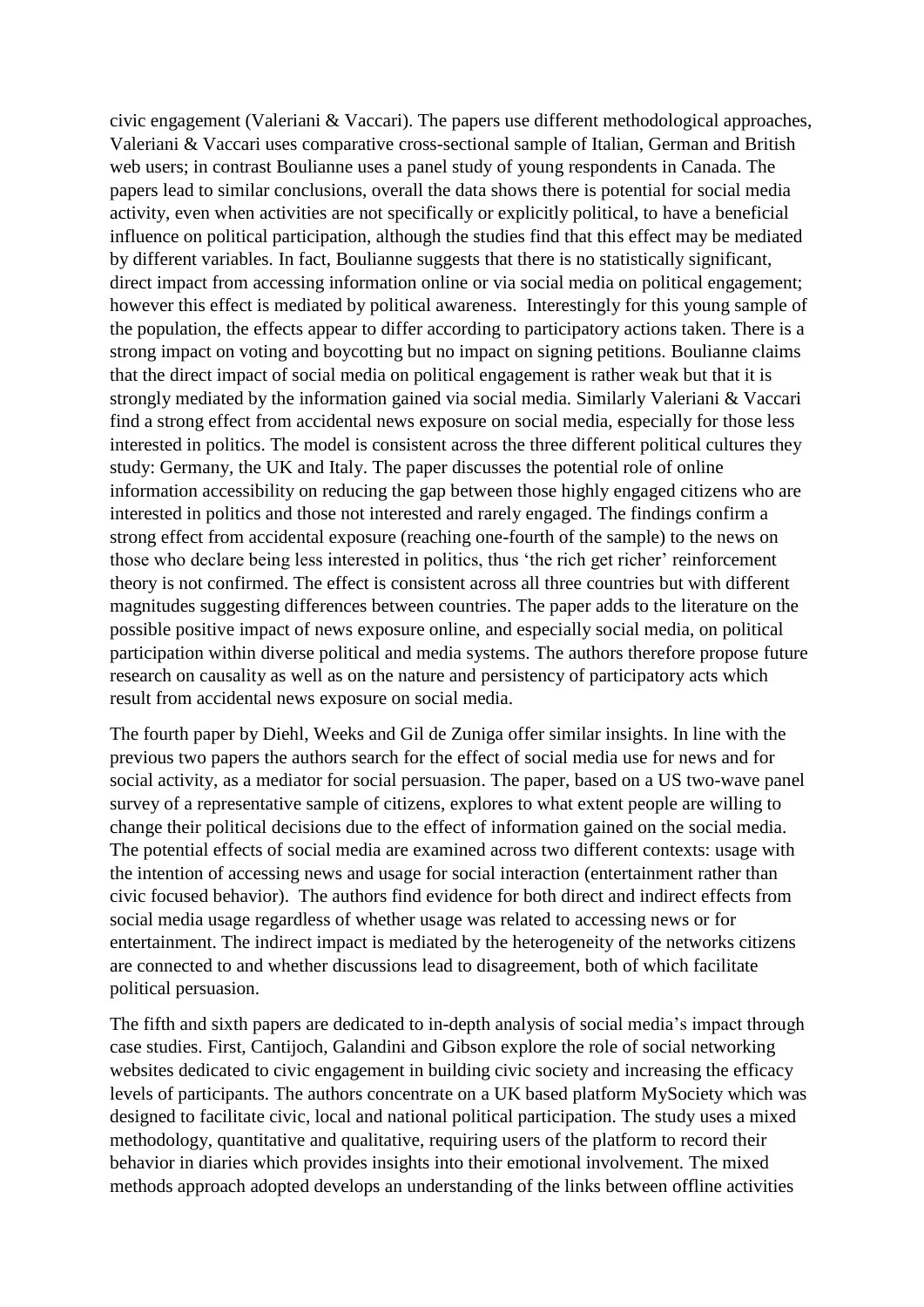as well as the incentives and motivations for engagement and how these lead to the growth of self-efficacy and further engagement actions. The findings confirm the reinforcement hypothesis that online participatory sites mostly attract those already engaged, simply offering them a new, easier, means to participate in civic life. However participation has a strong impact on self-efficacy, underlining the importance of community 'spirit, actions and impact' for encouraging collective (connective) action. Local online social networks, even if not building as strong ties as interpersonal offline relations, provide the feeling of connectedness and belonging to the local community. While the findings are limited to those who frequently connect via the MySociety network, the data shows the factors that enhance engagement are recognition from the other community members as well as from the authorities suggesting broader applicability in understanding the role of civic organisations in empowering citizens and enhancing their potential for political participation.

The final article is also a case study. Boynton and Richardson conduct a big data analysis of posts on Twitter relating to the around the Snowden affair. The article presents a new approach for understanding agenda setting, which not only revisits the role of the traditional media in setting the agenda but also reframes the analysis of social media, exploring the role of Twitter as a new potential agenda setter. The authors analyze the Snowden's case, the leaking of files covering the actions of national security agencies is one of the most controversial issues in recent international politics. Their analysis allows readers to understand the longitudinal flow of Twitter communication in an international context. The patterns show significant lateral flows between users, but a lack of evidence that traditional media (well established media outlets) are a key source of information and citation. Rather, Twitter users have a significant role in setting the mainstream media agenda.

Cumulatively then the articles show a mixed but tentatively positive picture of how social media contributes to citizen engagement with civic and political life. The effects, as Skoric et al. note from analyzing data from previous studies, medium rather than strong. But there are clear effects. Accessing political information online, even perhaps accidentally via a Facebook news feed can lead, as hypothesized by exponents of the mobilization theory, to further information seeking, interacting with others and further participatory forms of behavior. Citizens can also be persuaded to think more and to change the attitudes that inform their voting behavior through being exposed to political material and interactions on social media. Naturally, all the authors find there are a range of intervening variables which impact upon the effects, and these open up further avenues for future research. Our studies also show that some forms of participation offer a sense of empowerment, within communities as well as the potential to impact upon the mainstream media agenda and perhaps informing and impacting on decision makers' thinking and deliberation when deciding on political responses to issues of the day. These data suggest social media is not simply a contained environment, but that these platforms are monitored and are able to have 'real-world' impact when a critical mass of users are involved in concerted action.

As with all research on the every changing environment, these findings need corroboration with further studies utilizing a range of alternative methods of enquiry, and the effects and their intervening variables may well change across nations, demographics and over time as further innovations impact on the forms and styles of citizen engagement in politics. However the contributors to this edition make a significant contribution in suggesting that citizen engagement can have positive personal impacts, through empowerment, as well as social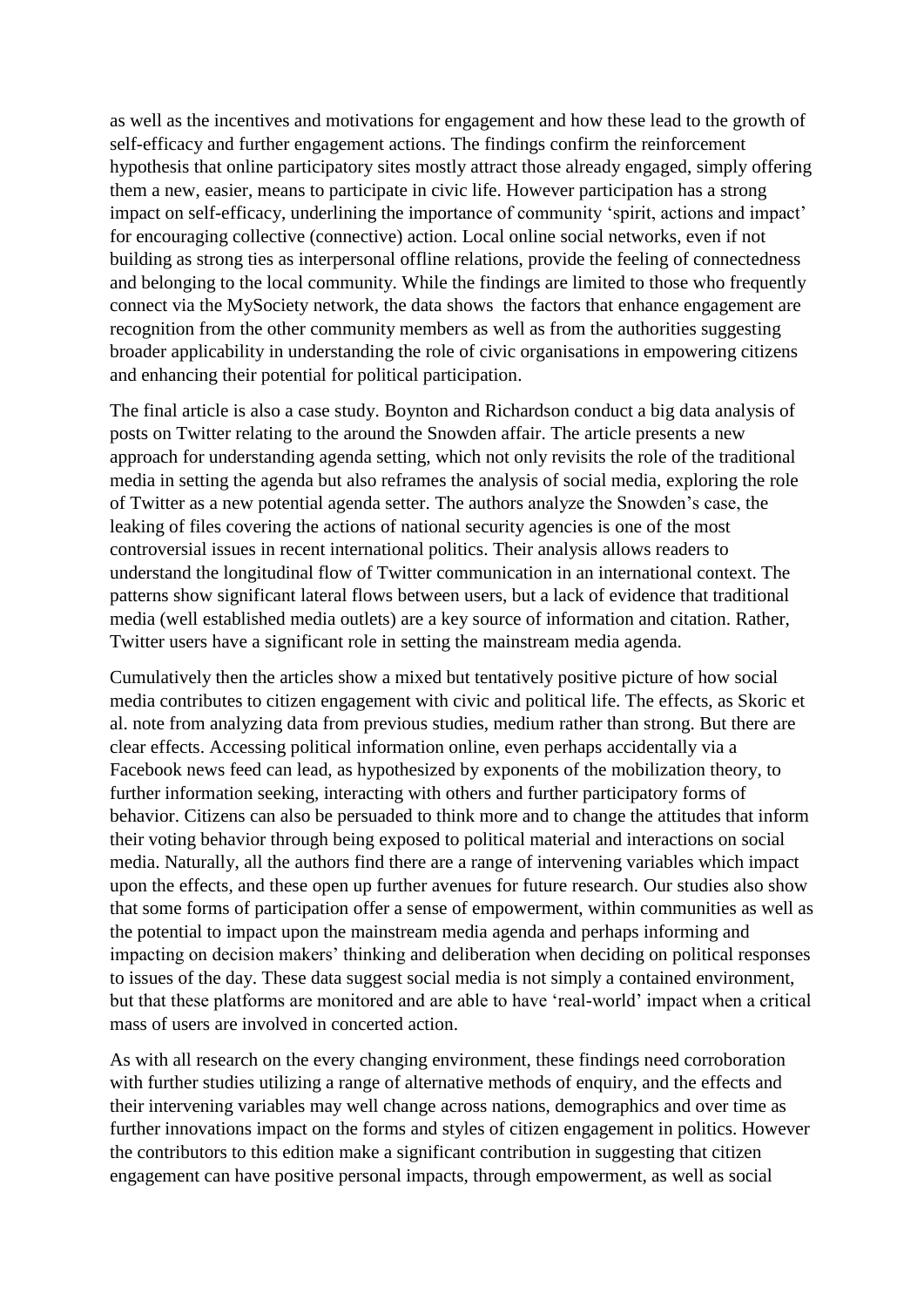impacts. The authors all suggest citizens who engage with political materials on social media appear more likely to be more engaged, more informed and will be more likely to take an active future role in democratic life as a result of participating in social media-based political activism. Tentatively then, we suggest there is a positive social media effect on political participation and that we should abandon the barrier between traditional and non-traditional forms of participation; we should have a broader definition of political participation which encompasses all forms which could, even if unintentionally, have an impact on the processes and deliberations that shape our world.

### **References**

Bang H. (2003). A New Ruler Meeting a New Citizen: Culture Governance and Everyday Making. [in] H. Bang, ed., Governance as Social and Political Communication. Manchester: Manchester University Press.

Barr, K. (2009). A Perfect Storm: The 2008 Youth Vote. in D. Johnson (ed.) *Campaigning for President 2008: Strategy and Tactics, New Voices and New Techniques*. London: Routledge, pp. 105–25

Bolton, T. (2006). "News on the net: A critical analysis of the potential of online alternative journalism to challenge the dominance of the mainstream media." SCAN, 3(1). Retrieved March 23, 2008 from http://scan.net.au/scan/journal/display.php?journal\_id=71.

Boulianne S. (2009). Does Internet Use Affect Engagement? A Meta-Analysis of Research. P*olitical Communication* 26(2), 193-211.

Castells, M. (2009). *Information Power*. Oxford: Oxford University Press.

Chadwick A. (2006). *Internet Politics. States, Citizens and New Communication Technologies*. Oxford: Oxford University Press

Chadwick, A. (2009). Web 2.0: New Challenges for the Study of E-Democracy in an Era of Informational Exuberance. *I/S: A Journal of Law and Policy for the Information Society*, 5(1), 9-41.

Chadwick, A. (2012). Recent shifts in the relationship between the Internet and democratic engagement in Britain and the United States: Granularity, informational exuberance, and political learning. In Anduiza, A. Jensen, M., and Jorba, L. eds., *Digital Media and Political Engagement Worldwide: A Comparative Study*. Cambridge: Cambridge University Press, 39- 55.

Cho, J., De Zuniga, H. G., Rojas, H., & Shah, D. V. (2003). Beyond access: The digital divide and Internet uses and gratifications. *It & Society*, 1(4), 46-72.

Coleman S. and J. Spiller, (2003). Exploring new media effects on representative democracy. *Journal of Legislative Studies*, 9(3), 1-16.

Crouzet T. (2007). *Le cinquième pouvoir. Comment internet bouleverse la politique*. Paris, Bourin Editeur.

Gil de Zúñiga, H. G., Puig-I-Abril, E., & Rojas, H. (2009). Weblogs, traditional sources online and political participation: An assessment of how the Internet is changing the political environment. *New media & society*, 11(4), 553-574.

Gil de Zúñiga, H., Veenstra, A., Vraga, E., & Shah, D. (2010). Digital democracy: Reimagining pathways to political participation. *Journal of Information Technology & Politics*, 7(1), 36-51.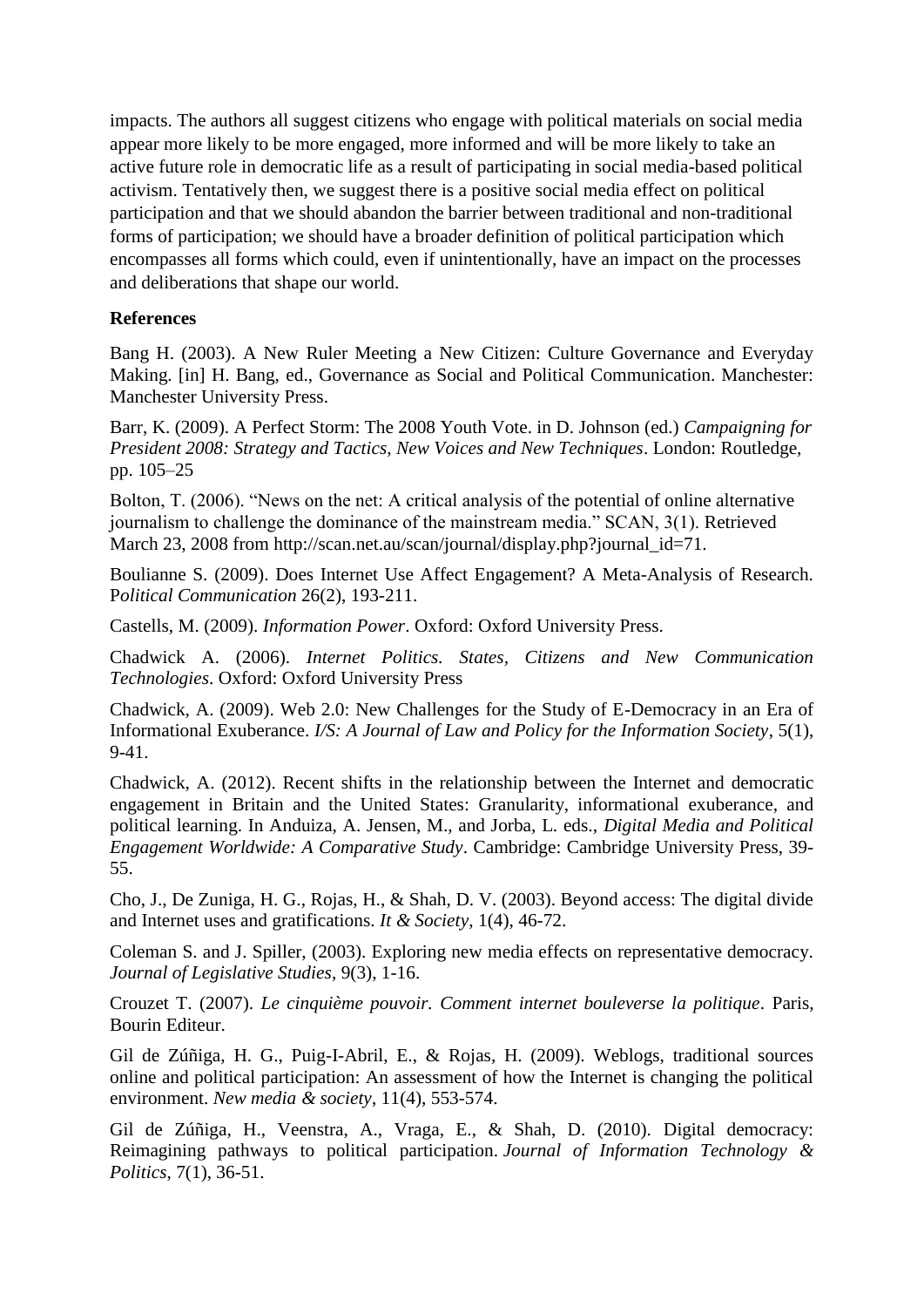Hindman M. 2009 *The Myth of Digital Democracy.* Princeton, NJ: Princeton.

Jackson, N & Lilleker, D., (2009) Building an Architecture of Participation?: Political Parties and Web 2.0 in Britain, *Journal of Information Technology and Politics* 6(3/4), 232-250

Jennings, M. K., & Zeitner, V. (2003). Internet use and civic engagement: A longitudinal analysis. *Public Opinion Quarterly*, 67(3), 311-334.

Karpf, D. (2012). *The MoveOn effect: The unexpected transformation of American political advocacy*. Oxford University Press.

Kirk, R., & Schill, D. (2011). A digital agora: Citizen participation in the 2008 presidential debates. *American Behavioral Scientist*, 55(3), 325-347.

Koch, A. (2005). Cyber citizen or cyborg citizen: Baudrillard, political agency, and the commons in virtual politics. *Journal of Mass Media Ethics*, 20(2-3), 159-175.

Koch G., Fuller J. and Brunswicker S. (2011) Online Crowdsourcing in the Public Sector: How to Design Open Government Platforms. *[Lecture Notes in Computer Science](http://www.springerlink.com/content/0302-9743/)*, 6778/2011.

Koc-Michalska K. and D. Lilleker. (2013). MEPs online: Understanding communication strategies for remote representatives. [in:] Nixon P., R. Rawal and D. Mercea (eds.) *Politics and the Internet in Comparative Context: Views from the cloud*, London: Routledge. Spring 2013.

Koc-Michalska K., Gibson R. and Vedel T (2015) Online campaigning in France 2007-2012: political actors and citizens in the aftermath of the web.2.0 evolution, *Journal of Information Technology and Politics*, 2014

Koc-Michalska K., Vedel T & Chiche J. (2015) Connaissances politiques et participation politique à l'ère numérique: ce que change l'internet, *Sciences de la Société* (in print)

Lilleker D. and Koc-Michalska K. (2013). Online delivery and demand in France 2012 presidential election [in:] Bishop J. et Ashu M. G. Solo (eds) *Politics and Policy in the Information Age.* Springer, Spring 2013.

Margolis M. and Moreno-Riano G. 2009. *The prospect of internet democracy*. Farnham: Ashgate

Margolis M. and Resnick D. 2000. *Politics as Usual. The Cyberspace Revolution*. Sage Publication. Thousand Oaks.

McLeod, D. M. (2001). Values, communication behavior, and political participation. *Political Communication*, 18(3), 273-300.

Morozov E. (2011). *The Net Delusion*. New York: Penguin

Norris, P. (2000) *A Virtuous Circle. Political Communications in Post-industrial Societies*. Cambridge: Cambridge University Press

Norris P. 2001. *Digital Divide, Civic Engagement, Information Poverty, and the Internet Worldwide*. Cambridge: Cambridge University Press

Norris, P. (2003). Preaching to the converted? Pluralism, participation and party websites. *Party Politics*, 9(1), 21-45.

Putnam R. D. (2000). *Bowling Alone: The Collapse and Revival of American Community*. New York: Simon & Schuster.

Sartori G. (1976) *Parties and political systems.* Cambridge: Cambridge University Press.